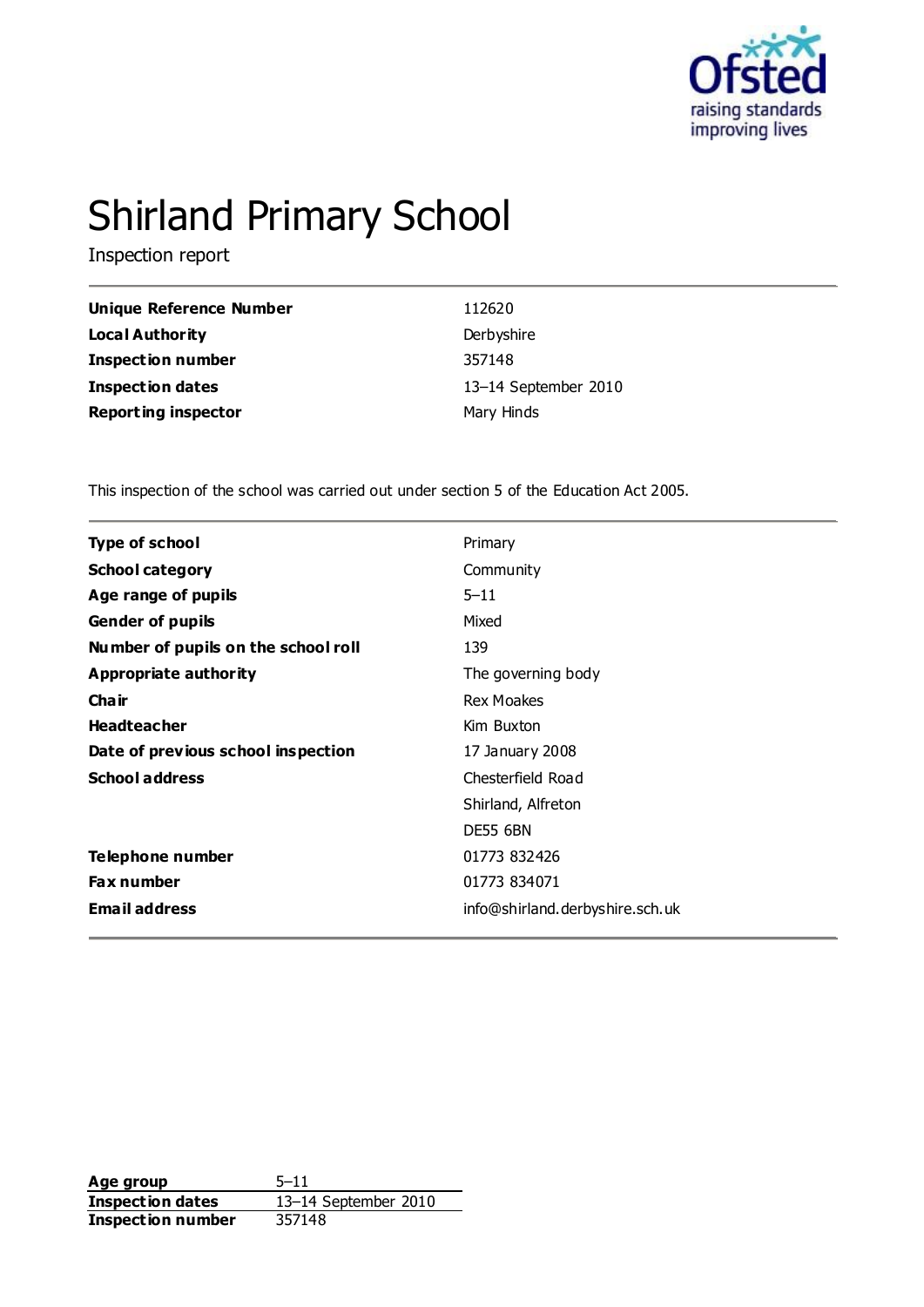The Office for Standards in Education, Children's Services and Skills (Ofsted) regulates and inspects to achieve excellence in the care of children and young people, and in education and skills for learners of all ages. It regulates and inspects childcare and children's social care, and inspects the Children and Family Court Advisory Support Service (Cafcass), schools, colleges, initial teacher training, work-based learning and skills training, adult and community learning, and education and training in prisons and other secure establishments. It assesses council children's services, and inspects services for looked after children, safeguarding and child protection.

Further copies of this report are obtainable from the school. Under the Education Act 2005, the school must provide a copy of this report free of charge to certain categories of people. A charge not exceeding the full cost of reproduction may be made for any other copies supplied.

If you would like a copy of this document in a different format, such as large print or Braille, please telephone 0300 1234 234, or email **[enquiries@ofsted.gov.uk](mailto:enquiries@ofsted.gov.uk)**.

You may copy all or parts of this document for non-commercial educational purposes, as long as you give details of the source and date of publication and do not alter the documentation in any way.

To receive regular email alerts about new publications, including survey reports and school inspection reports, please visit our website and go to 'Subscribe'.

Royal Exchange Buildings St Ann's Square Manchester M2 7LA T: 0300 1234 234 Textphone: 0161 618 8524 E: **[enquiries@ofsted.gov.uk](mailto:enquiries@ofsted.gov.uk)** W: **[www.ofsted.gov.uk](http://www.ofsted.gov.uk/)**

© Crown copyright 2010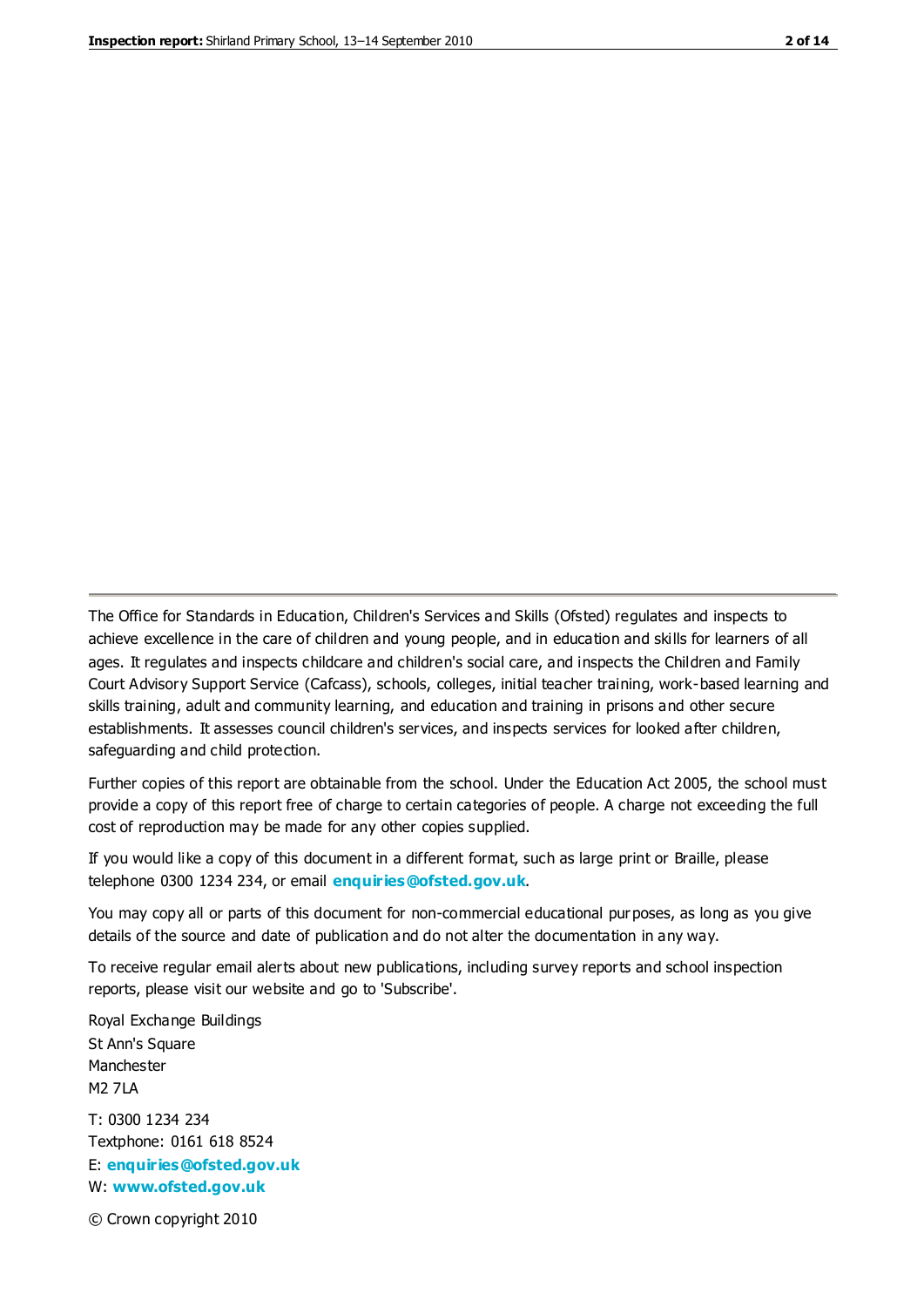# **Introduction**

This inspection was carried out by two additional inspectors. The inspectors spent the majority of time looking at learning. This included observing 7 teachers, visiting 9 lessons, 1 learning walk and observing 2 assemblies. Two of the lessons were observed jointly with the headteacher. Inspectors held meetings with senior leaders, groups of pupils, representatives of the governing body and staff. They observed the school's work and looked at progress tracking, performance data, pupils' work, whole school and subject development plans, numerous policies and school documents. They considered the responses in questionnaires from pupils and 35 parents and carers.

The inspection team reviewed many aspects of the school's work. It looked in detail at the following aspects:

- The quality of teaching and its impact on the progress all groups of learners make including those with special educational needs and/or disabilities.
- How well the curriculum supports the development of basic skills and pupils' independent and problem solving skills.
- The effectiveness of the school's monitoring and evaluation systems in promoting better outcomes for all pupils, including children in the Early Years Foundation Stage.

# **Information about the school**

The school is smaller than other primary schools. Almost all pupils are of White British heritage with very few pupils from minority ethnic groups and none are from homes where English is not a first language. The percentage of pupils known to be eligible for free school meals is average as is the proportion of pupils identified as having special educational needs and/or disabilities. The school is currently subject to local authority reorganisation and operates from two sites. A new primary school is being built. Children in the Early Years Foundation Stage are taught in a mixed Reception/Year 1 class together with Year 2 while Key Stage 2 pupils are taught on another site. Annually almost 50% of Year 3 pupils join the school from a local infant school at the start of Year 3. There have been several changes to the teaching staff, including a new deputy headteacher. The school has gained a number of awards including the Basic Skills Quality Mark, Active Mark, Healthy Schools Status and Financial Management Standard.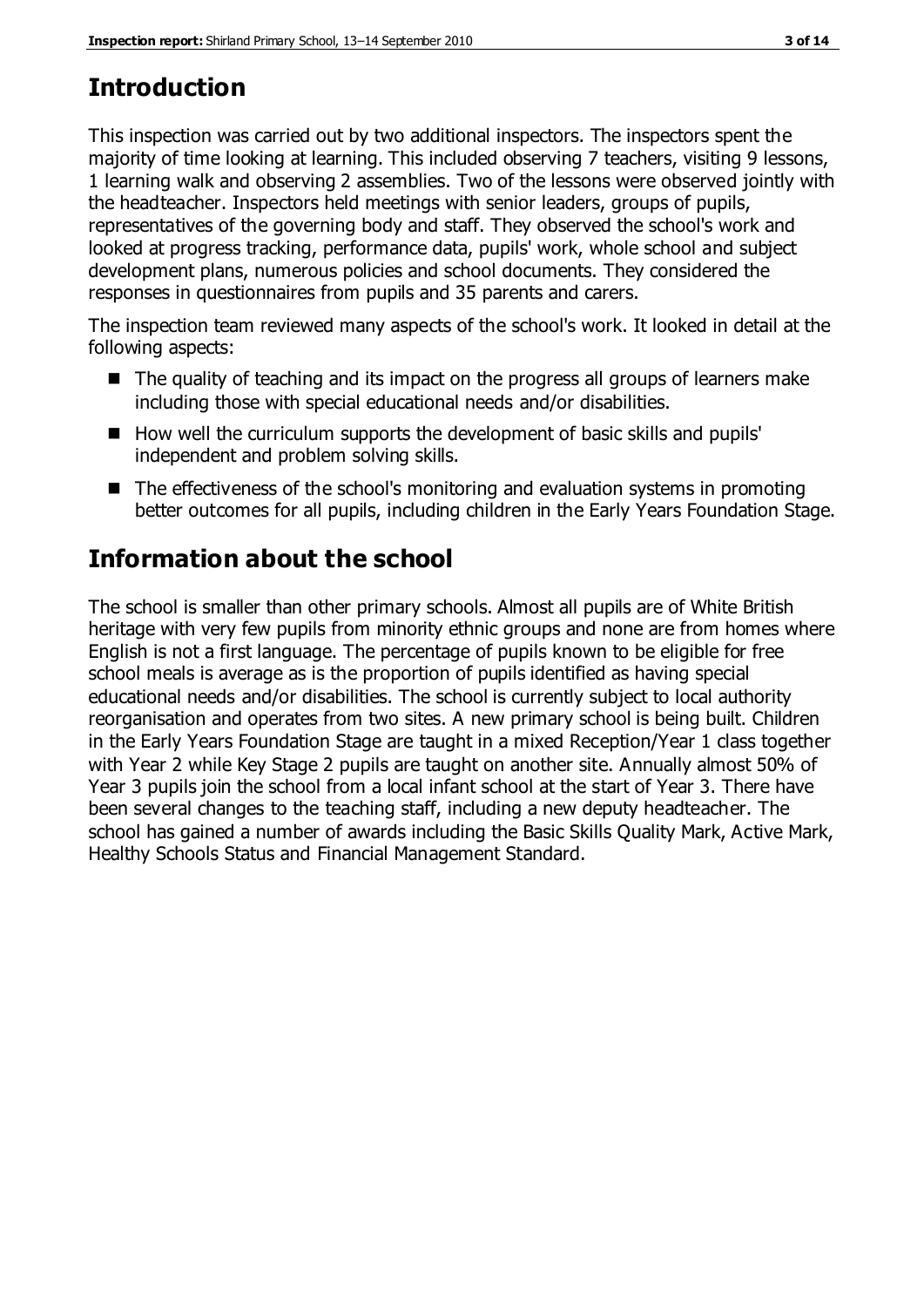# **Inspection judgements**

| Overall effectiveness: how good is the school? |  |
|------------------------------------------------|--|
|------------------------------------------------|--|

## **The school's capacity for sustained improvement 2**

### **Main findings**

This is a satisfactory school. The headteacher has focused sharply on the key issues for improvement from strenthening the quality of teaching to improving the school's selfevaluation procedures so that everyone has an accurate analysis of strengths and areas for development. This has led to clear signs of standards rising, particularly in English, and the most recent unvalidated results indicate that more pupils are achieving the higher levels in mathematics and science. This is because the quality of teaching has improved with some being good or better. Equally the headteacher has high expectations of all pupils and her drive for excellence is shared enthusiastically by everyone. She is very well supported by a strong leadership team, especially the deputy headteacher. The governing body supports the work of the school well. However, it does not hold senior leaders sufficiently to account and is not fully involved in evaluating the school. Given the positive impact of leaders' and managers' work to date, with the success already achieved and the imminent prospect of moving into a new building, the school is well placed to sustain its record of improvement.

Children join the Reception class with skills that are in line with those expected for their age. By the time they transfer to Year 1 the majority of children are achieving levels above those expected for their age in most areas. This represents good progress. Progress is uneven in Key Stage 2 because although the quality of teaching is improving, it is not consistently good. There is little variation in the satisfactory progress that different groups make. School data suggests that a significant proportion of pupils are now making good progress in some year groups, including pupils with special educational needs and/or disabilities. Although the school has been successful in raising pupils' achievement, there is still more work to be done, especially in accelerating pupils' progress in mathematics. This is because activities are not always accurately matched to pupils' abilities and therefore pupils are not sufficiently challenged. The quality of written feedback is not as effective as it is in writing, where pupils are given clear advice on how to improve their work.

The school has capitalised on its split site by emphasising different priorities for pupils' personal development and well being in each key stage. As a consequence, on both sites, there is the same high quality of care and support which is much appreciated by both pupils and parents. This outstanding care, guidance and support means that pupils show great care and consideration for each other. Pupils who are new to the school in Year 3 soon share a sense of belonging and develop very positive relationships in the supportive family ethos. Pupils' good behaviour, enthusiasm and high attendance make a strong contribution to their learning.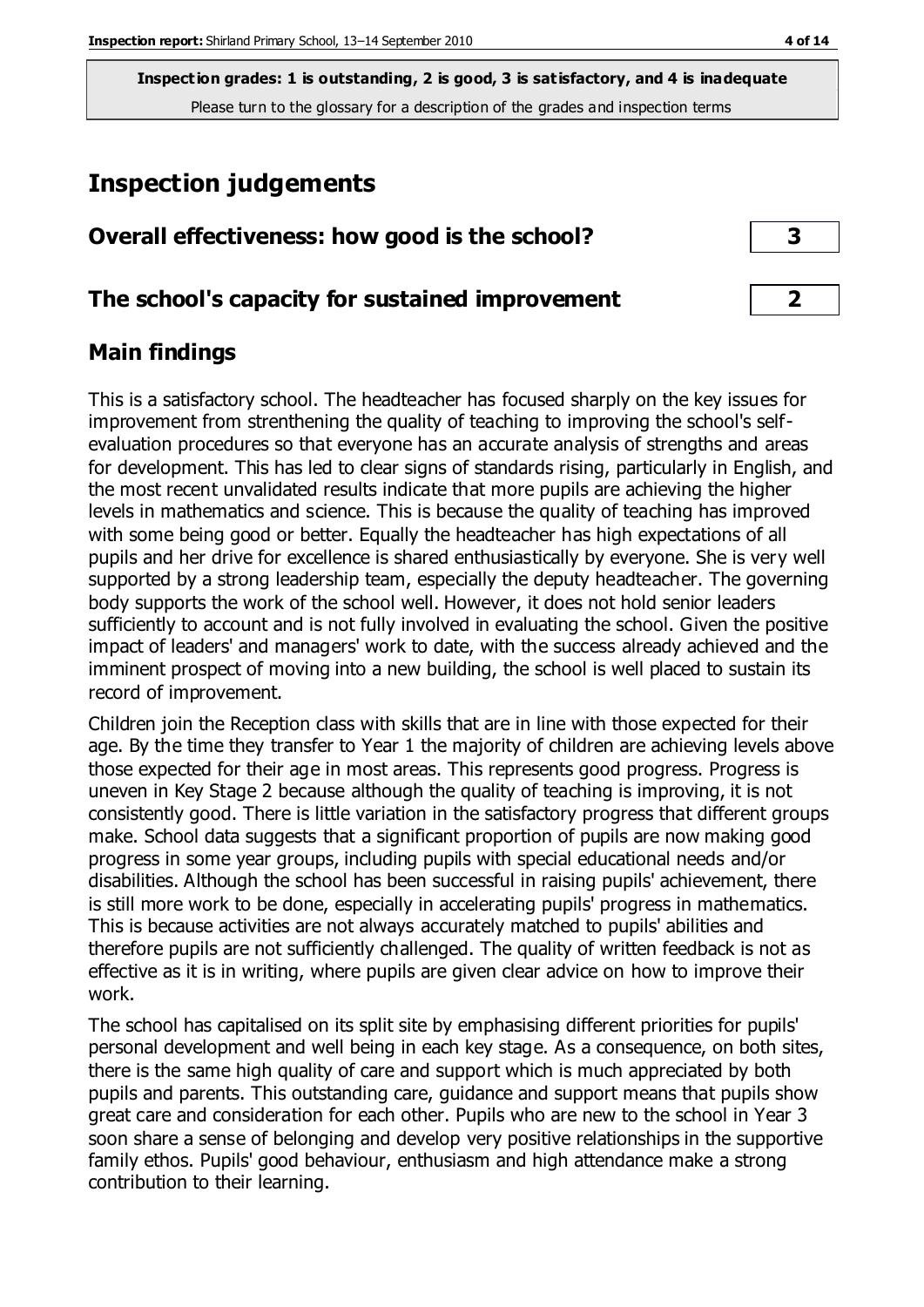## **What does the school need to do to improve further?**

- Ensure more good teaching by:
	- building upon strategies for improvement so that all teachers apply them consistently well
	- making better use of the new assessment data to match work more accurately to the individual needs of pupils in mathematics
	- sharing existing good practice more extensively.
- Strengthen the role of governors in determining the strategic direction of the
	- $-$  school by ensuring that:
	- $-$  the pace of improvement is sustained in raising attainment by rigorously challenging the school's leaders
	- increasing the influence governors have on strategic planning by being fully and systematically involved in evaluating the school's overall effectiveness.

## **Outcomes for individuals and groups of pupils 3**

Attainment at the end of Year 2 varies year on year due to very small cohorts but remains broadly average in all core subjects. Attainment at the end of Year 6 has improved since the last inspection and is now consistently in line with the national average in all subjects. The school has worked hard to close the gap between subjects and unvalidated data indicates in 2010 that more pupils achieved the higher levels in science, a significant achievement as this was previously well below the national average. The rate of progress pupils make is accelerating, although as yet it is not consistently good across the school, particularly in mathematics.

Pupils with special educational needs and/or disabilities make good progress because: intervention strategies are targeted, monitored and reviewed regularly; adult support is well managed through focused group work and intensive one to one teaching and the support staff's professional development is given a high priority for the maximum impact on pupils' learning. Given the satisfactory progress most pupils make in the basic skills of literacy and numeracy, they are satisfactorily prepared for future life. This commitment to developing pupils' basic skills is reflected in the school achieving a national basic skills award.

In lessons pupils work well together and are highly motivated because they enjoy their learning. Presentation in work books is good which reflects how proud pupils are of their work and efforts. Relationships in all classes are excellent. This engenders a supportive learning environment where pupils are confident to share their ideas and to speak fluently on a range of issues.

Pupils say that they feel safe and are confident that staff will listen to their concerns. They have good levels of awareness for their safety and the safety of others, as shown in their responsible and mature attitudes. All pupils adopt healthy life choices whilst in school. There is a healthy fruit option available for all pupils at break time. Extra curricular sports activities are enjoyed by many pupils. This is enhanced by the school sports partnership and inter-school competitions. As a consequence of the school's work to promote a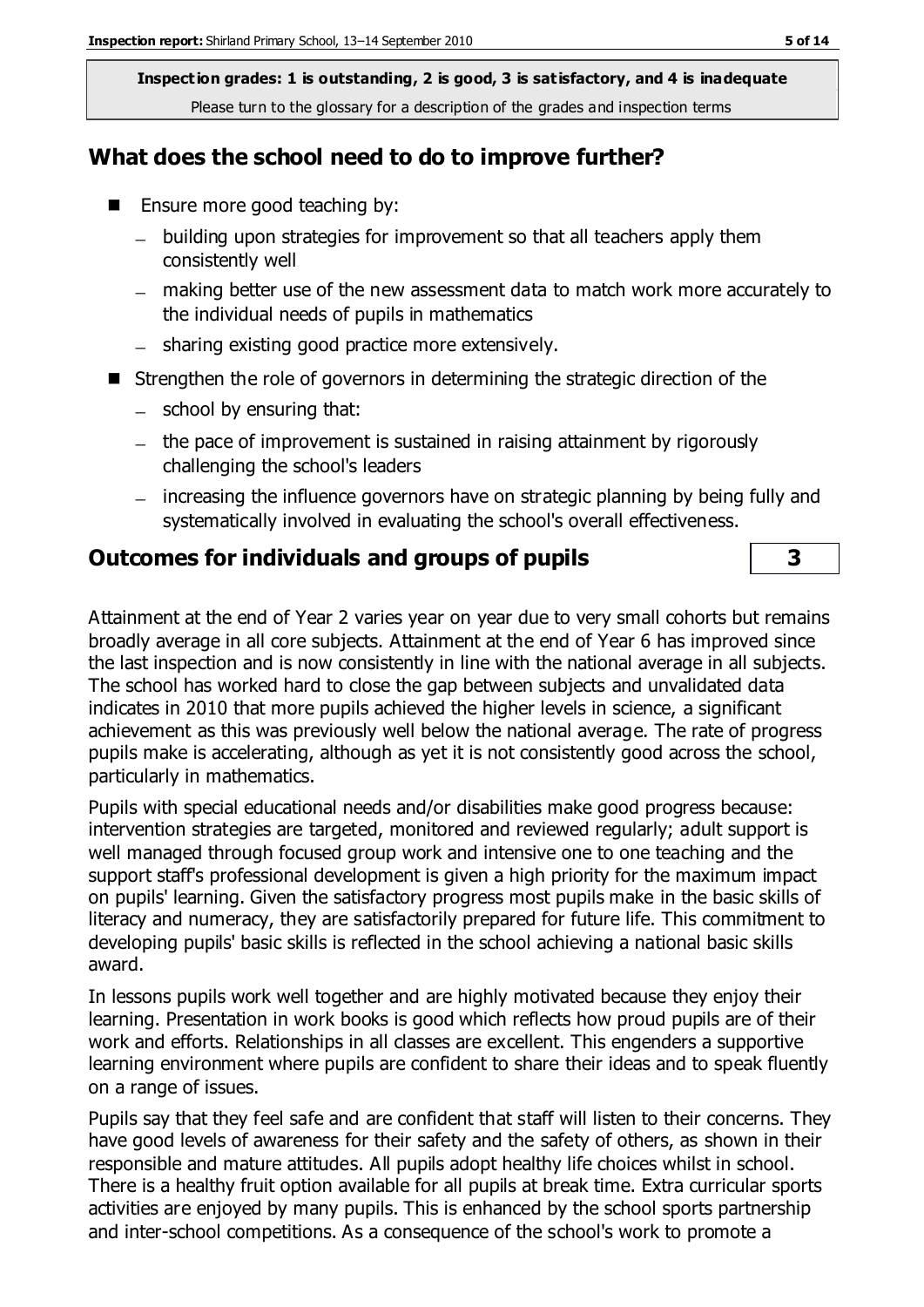healthy life style they have achieved a number of awards. There are many opportunities for pupils to contribute their views and to become active and responsible citizens. The school council initiated the "Buddy system" at break times. There are peer mentors, and projects which enable pupils to contribute to the wider community such as "Leaves for Life" which focused on a safer and cleaner environment. Pupils have a good understanding of different faiths and cultures through links with local places of worship and visitors to school. For example, pupils have explored cultural diversity through focused weeks based on human rights and fair trade.

| Pupils' achievement and the extent to which they enjoy their learning                                                     |                         |
|---------------------------------------------------------------------------------------------------------------------------|-------------------------|
| Taking into account:<br>Pupils' attainment <sup>1</sup>                                                                   |                         |
| The quality of pupils' learning and their progress                                                                        | 3                       |
| The quality of learning for pupils with special educational needs and/or disabilities<br>and their progress               |                         |
| The extent to which pupils feel safe                                                                                      |                         |
| Pupils' behaviour                                                                                                         | $\overline{\mathbf{2}}$ |
| The extent to which pupils adopt healthy lifestyles                                                                       | $\overline{\mathbf{2}}$ |
| The extent to which pupils contribute to the school and wider community                                                   | $\mathbf{2}$            |
| The extent to which pupils develop workplace and other skills that will contribute to<br>their future economic well-being |                         |
| Taking into account:<br>Pupils' attendance <sup>1</sup>                                                                   |                         |
| The extent of pupils' spiritual, moral, social and cultural development                                                   | 2                       |

These are the grades for pupils' outcomes

<sup>1</sup> The grades for attainment and attendance are: 1 is high; 2 is above average; 3 is broadly average; and 4 is low

## **How effective is the provision?**

There is some good or better teaching in literacy where pupils benefit from a range of learning strategies to develop their speaking and listening skills, including the effective use of drama, which has had a real impact on boys' writing. For example, in one lesson observed during the inspection, pupils were highly motivated when creating and presenting an oral biography. The class teacher enthused all pupils to work as a team, negotiate, take risks and reflect on their learning. Her subject knowledge, skilled questioning and excellent planning, which clearly identified success criteria, encouraged pupils to evaluate their own progress and guaranteed their enjoyment. As a consequence all pupils made good or better progress.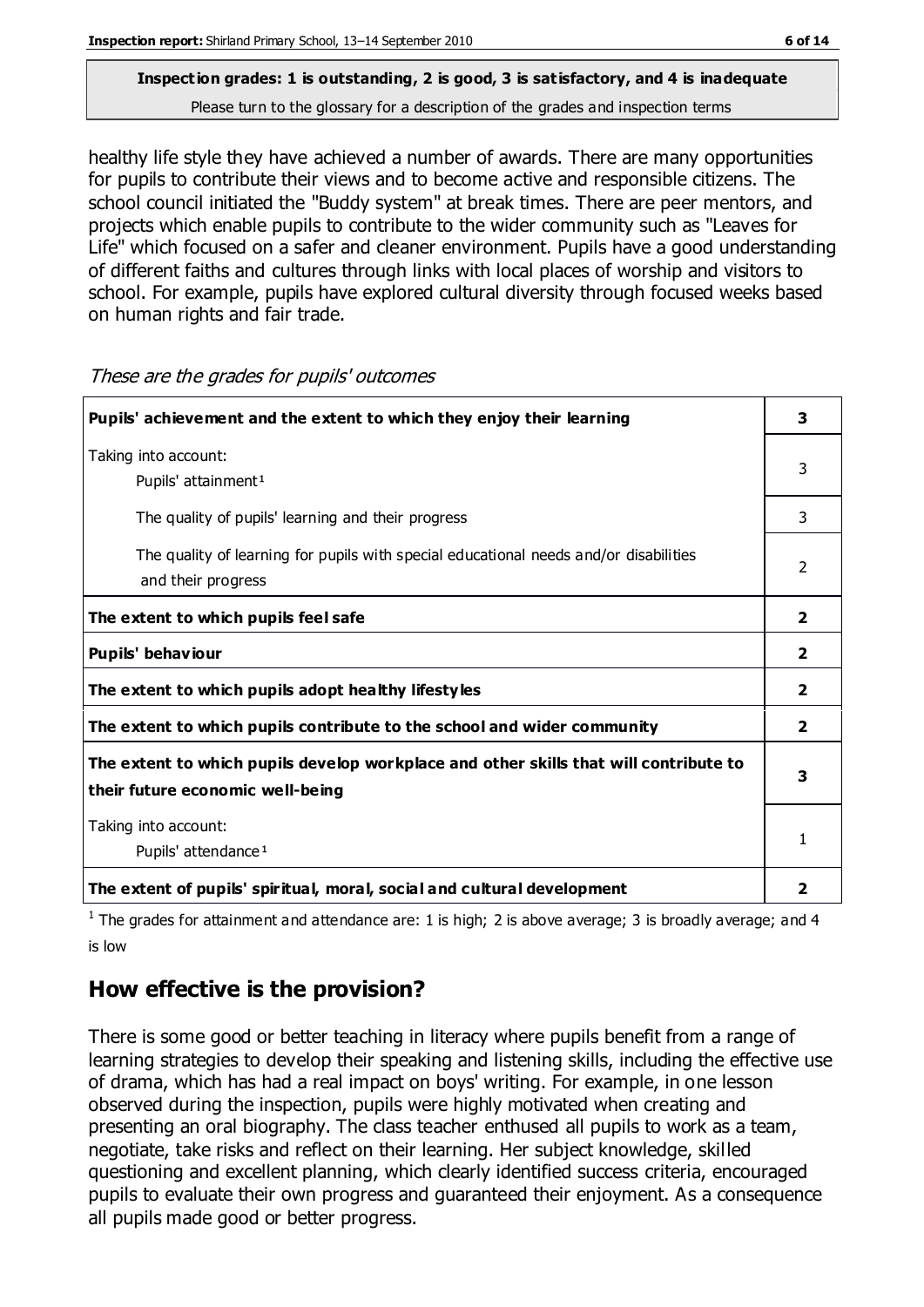Where teaching is weaker, pupils tackle work which is not well tailored to their abilities or previous learning, particularly in mathematics. Although planning is based on assessment information and progress is monitored closely, information is not always used effectively in mathematics to accuately plan for the next steps precisely enough in order to challenge all pupils' abilities. Teachers share the key features of learning for the lesson but occasionally do not refer to them at critical times in order to remind pupils what they are expected to have achieved by the end of the lesson. Written assessments that inform pupils of their success and areas for development are a strength in writing. However, although pupils are given verbal feedback in mathematics there is less written guidance on how they can improve.

The curriculum has been extensively reviewed and now provides relevant and exciting learning experiences through a story based approach. This enables pupils to practise, develop and extend their basic skills especially in literacy and information and communication technology (ICT) and to a lesser degree in mathematics. This very inclusive school has adapted the curriculum well to meet the needs of all pupils, reflected in the strategies in place to develop literacy in both key stages, with an emphasis on speaking and listening and improving teachers' questioning skills. Both of these are having a positive impact on pupils' achievement. A particularly strong aspect of the curriculum is the level of partnership the school enjoys with the nearby specialist arts college, which has provided collaborative work on film making. The extra curricular activities are varied and enjoyed by many pupils.

The school provides excellent support for all pupils. This is because progress, learning and pupils' welfare are carefully monitored. All staff have an exceptional knowledge and understanding of their pupils. As a consequence, support is swift and targeted effectively in order to overcome any barriers to learning, including pupils who may be vulnerable and those with special educational needs and/or disabilities. This is because there are good links with external agencies whose expertise is used well to supplement the work of the school. The learning mentor plays a significant role in this excellent pastoral support. She has worked hard to ensure that almost all pupils attend school regularly. The nurture provision is a haven for pupils who have low self-esteem and/or learning difficulties. Transition arrangements are exemplary at all stages, including for those Key Stage 2 pupils who join the school in Year 3.

| The quality of teaching                                                                                    |  |
|------------------------------------------------------------------------------------------------------------|--|
| Taking into account:<br>The use of assessment to support learning                                          |  |
| The extent to which the curriculum meets pupils' needs, including, where relevant,<br>through partnerships |  |
| The effectiveness of care, guidance and support                                                            |  |

These are the grades for the quality of provision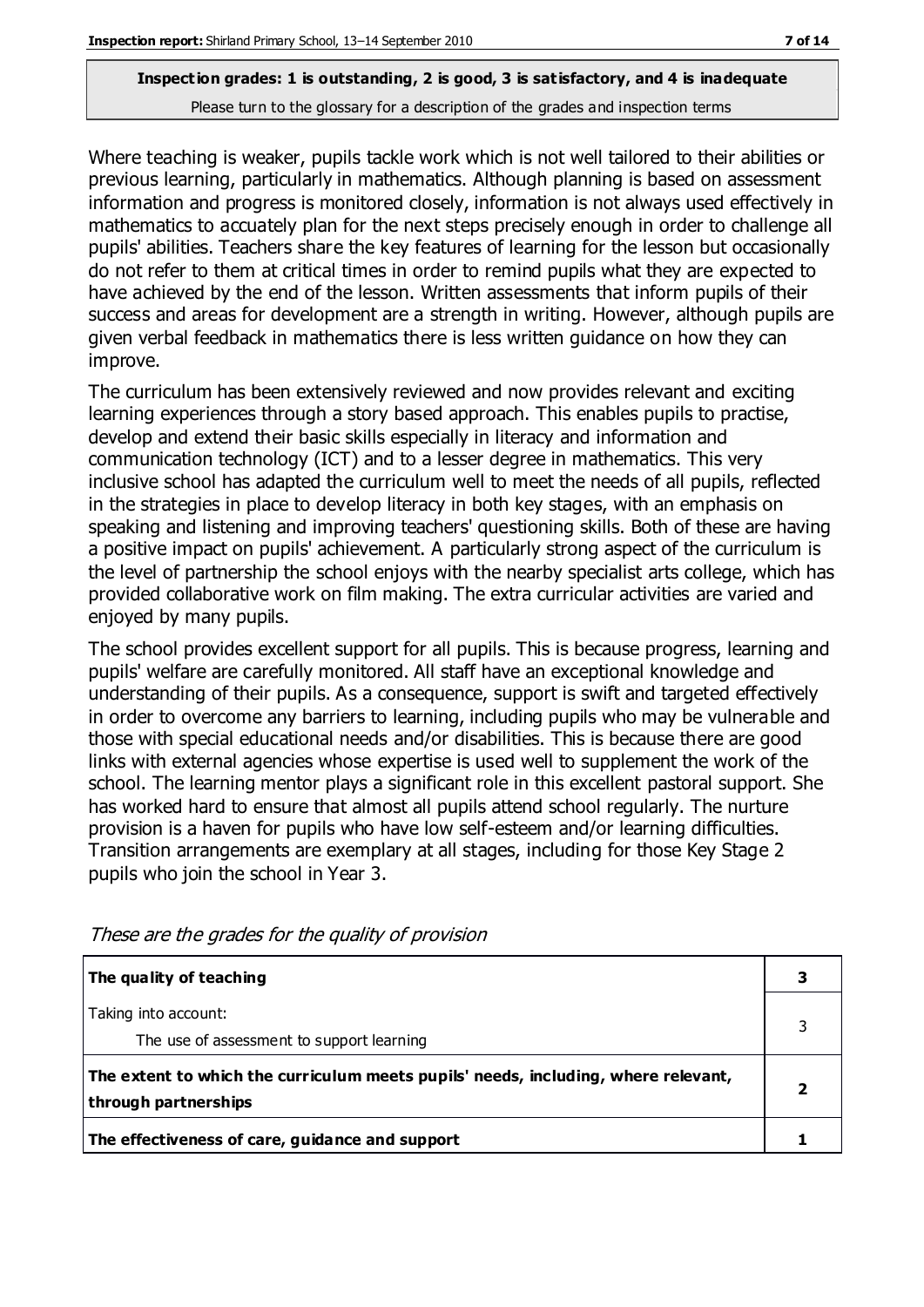#### **How effective are leadership and management?**

Leaders at all levels play a significant part in creating a strong sense of purpose to enable the school to strive for excellence. The school's success in tackling areas for improvement, such as improving pupils' achievement, show how it has improved since its last inspection. The quality of teaching and learning has been a major focus with whole school issues and individual areas for improvement being addressed through good professional development for all staff. Equality of opportunity is satisfactory as the school continues to focus on improving the performance of all learners. Leaders monitor and evaluate the impact of their work and this self-evaluation is established across all levels of leadership. However, the role of the governing body is underdeveloped. Although it is rigorous in meeting all its statutory responsibilities, and is very supportive of the school, its role is less rigorous in providing challenge and holding school leaders to account. Safeguarding is effective. The school adopts all recommended good practice, has well developed systems to assess how effective their practice is and systematically gathers the views of pupils and parents. Partnership work with a range of providers contributes well to the pupils' learning experiences. Parents are fully supportive of the school. Their views are regularly sought and acted upon, for example there is now greater clarity about the role of homework. At a local level the school's sterling work to create a harmonious environment illustrates outstanding promotion of community cohesion at a local level. As a result of careful analysis, their effective plan extends this further which promotes additional links with schools locally and internationally. For example the school has worked with a school in Romania.

| The effectiveness of leadership and management in embedding ambition and driving<br>improvement                                                                  |                |
|------------------------------------------------------------------------------------------------------------------------------------------------------------------|----------------|
| Taking into account:<br>The leadership and management of teaching and learning                                                                                   | $\overline{2}$ |
| The effectiveness of the governing body in challenging and supporting the<br>school so that weaknesses are tackled decisively and statutory responsibilities met | 3              |
| The effectiveness of the school's engagement with parents and carers                                                                                             | $\mathbf{2}$   |
| The effectiveness of partnerships in promoting learning and well-being                                                                                           | $\overline{2}$ |
| The effectiveness with which the school promotes equality of opportunity and tackles<br>discrimination                                                           | 3              |
| The effectiveness of safeguarding procedures                                                                                                                     | $\overline{2}$ |
| The effectiveness with which the school promotes community cohesion                                                                                              | 2              |
| The effectiveness with which the school deploys resources to achieve value for money                                                                             | 3              |

These are the grades for leadership and management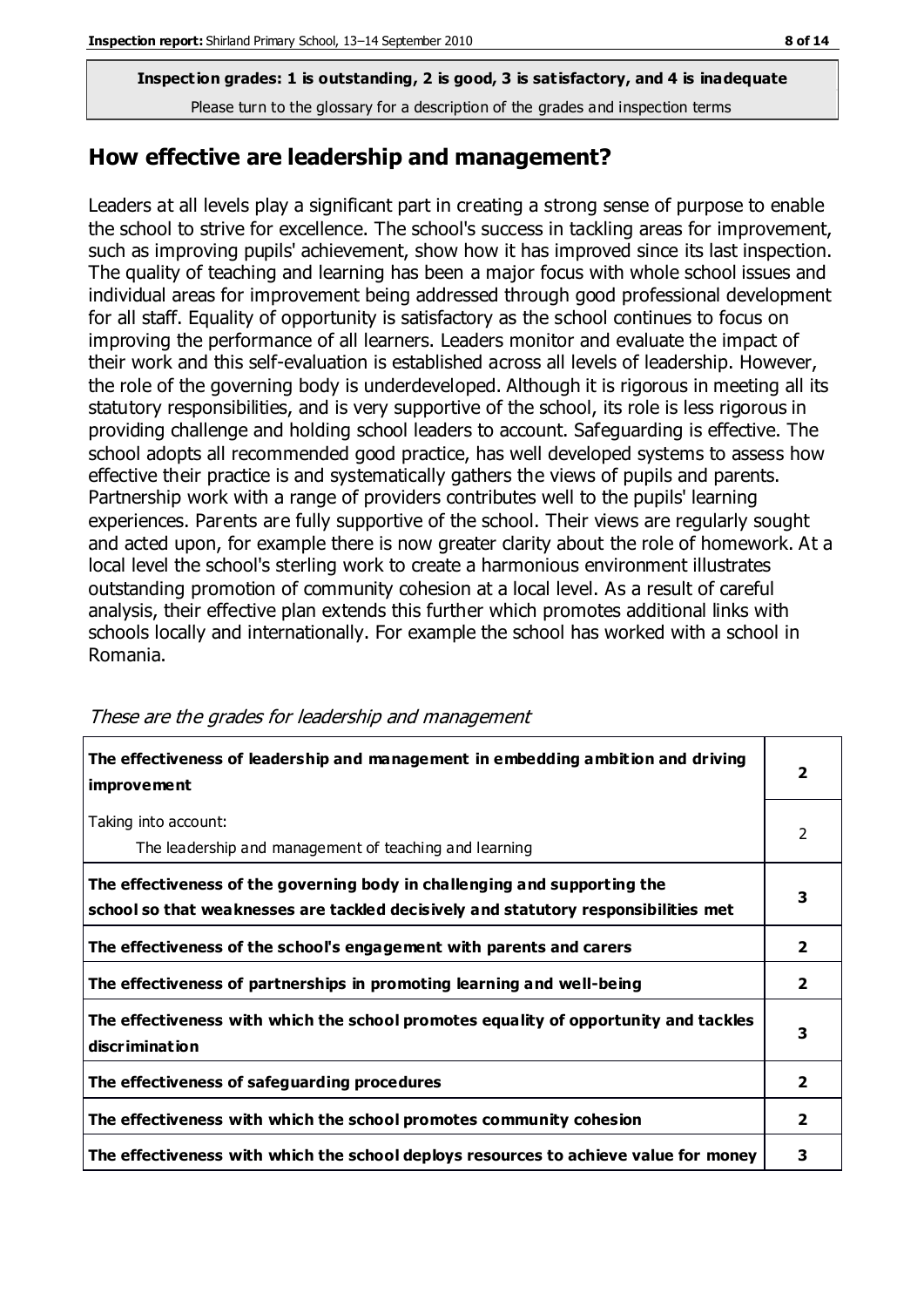#### **Early Years Foundation Stage**

Reception children work alongside those in Year 1 and quickly settle into classroom routines. They display enthusiasm and enjoyment in their learning and are keen to make choices in all the well planned activities, both inside and outside the classroom. Their social skills and behaviour are a particular strength as they readily cooperate, take turns and share with other children. The environment supports the children's learning well with stimulating displays and areas which highlight the use of written language and early mathematical skills. Planning is thorough and ensures that activities are well matched to individual needs. These relevant and stimulating activities are based on regular and accurate observations and assessments of the children, which ensure that they are all challenged and make good progress. This is because adults have good insight into early childhood learning and development. Adults are skilled in promoting the children's confidence, learning and welfare. Partnership work is effective as staff liaise well with parents and outside agencies. Leadership and management are good because all staff work well together to ensure that key priorities for improvement are achieved. A further area for improvement is to use the outdoor space more imaginatively.

**Overall effectiveness of the Early Years Foundation Stage 2** Taking into account: Outcomes for children in the Early Years Foundation Stage 2 The quality of provision in the Early Years Foundation Stage 2 The effectiveness of leadership and management of the Early Years Foundation Stage 2

These are the grades for the Early Years Foundation Stage

## **Views of parents and carers**

The very large majority of parents and carers who responded to the questionnaire are very positive about the work of the school and the progress their children make. They commented positively on their children's enjoyment of school, the approachability of teachers and the care their children receive. A very small minority of parents and carers expressed concerns about some aspects of the school for example pupil safety and the effectiveness of the school's communication with parents. However the inspection found no evidence to support these concerns. Pupils are overwhelmingly happy with the school. Overall, parents' and carers' views reflect the inspection findings.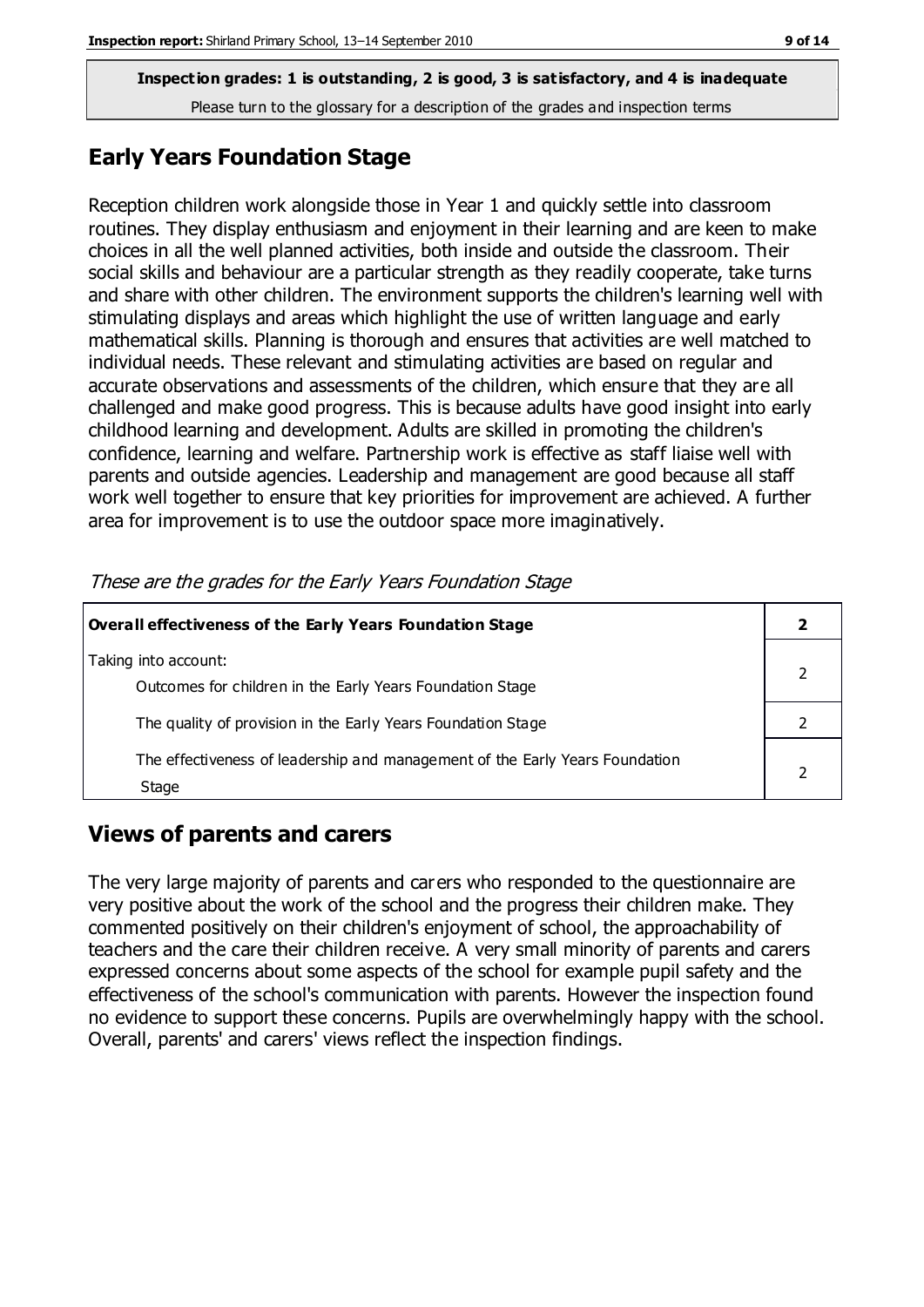#### **Responses from parents and carers to Ofsted's questionnaire**

Ofsted invited all the registered parents and carers of pupils registered at Shirland Primary School to complete a questionnaire about their views of the school.

In the questionnaire, parents and carers were asked to record how strongly they agreed with 13 statements about the school. The inspection team received 35 completed questionnaires by the end of the on-site inspection. In total, there are 139 pupils registered at the school.

| <b>Statements</b>                                                                                                                                                                                                                                       | <b>Strongly</b><br>agree |               | <b>Agree</b> |               | <b>Disagree</b> |               | <b>Strongly</b><br>disagree |               |
|---------------------------------------------------------------------------------------------------------------------------------------------------------------------------------------------------------------------------------------------------------|--------------------------|---------------|--------------|---------------|-----------------|---------------|-----------------------------|---------------|
|                                                                                                                                                                                                                                                         | <b>Total</b>             | $\frac{0}{0}$ | <b>Total</b> | $\frac{0}{0}$ | <b>Total</b>    | $\frac{0}{0}$ | <b>Total</b>                | $\frac{0}{0}$ |
| My child enjoys school                                                                                                                                                                                                                                  | 18                       | 51            | 17           | 49            | 0               | 0             | $\mathbf 0$                 | $\mathbf 0$   |
| The school keeps my child<br>safe                                                                                                                                                                                                                       | 17                       | 49            | 17           | 49            | 1               | 3             | $\mathbf 0$                 | $\mathbf 0$   |
| My school informs me about<br>my child's progress                                                                                                                                                                                                       | 11                       | 31            | 22           | 63            | $\overline{2}$  | 6             | $\mathbf 0$                 | $\mathbf 0$   |
| My child is making enough<br>progress at this school                                                                                                                                                                                                    | 10                       | 29            | 23           | 66            | $\overline{2}$  | 6             | 0                           | $\mathbf 0$   |
| The teaching is good at this<br>school                                                                                                                                                                                                                  | 12                       | 34            | 21           | 60            | 1               | 3             | $\mathbf 0$                 | $\mathbf 0$   |
| The school helps me to<br>support my child's learning                                                                                                                                                                                                   | 15                       | 43            | 19           | 54            | 1               | 3             | $\mathbf 0$                 | $\mathbf 0$   |
| The school helps my child to<br>have a healthy lifestyle                                                                                                                                                                                                | 16                       | 46            | 17           | 49            | $\overline{2}$  | 6             | $\mathbf 0$                 | $\mathbf 0$   |
| The school makes sure that<br>my child is well prepared for<br>the future (for example<br>changing year group,<br>changing school, and for<br>children who are finishing<br>school, entering further or<br>higher education, or entering<br>employment) | 16                       | 46            | 17           | 49            | $\mathbf 0$     | $\mathbf{0}$  | $\mathbf{1}$                | 3             |
| The school meets my child's<br>particular needs                                                                                                                                                                                                         | 13                       | 37            | 20           | 57            | 1               | 3             | $\mathbf 0$                 | $\mathbf 0$   |
| The school deals effectively<br>with unacceptable behaviour                                                                                                                                                                                             | 12                       | 34            | 19           | 54            | 0               | 0             | $\overline{2}$              | 6             |
| The school takes account of<br>my suggestions and concerns                                                                                                                                                                                              | 9                        | 26            | 21           | 60            | $\overline{2}$  | 6             | $\overline{2}$              | 6             |
| The school is led and<br>managed effectively                                                                                                                                                                                                            | 11                       | 31            | 21           | 60            | $\overline{2}$  | 6             | $\mathbf{1}$                | 3             |
| Overall, I am happy with my<br>child's experience at this<br>school                                                                                                                                                                                     | 15                       | 43            | 19           | 54            | $\mathbf 1$     | 3             | $\mathbf 0$                 | $\mathbf 0$   |

The table above summarises the responses that parents and carers made to each statement. The percentages indicate the proportion of parents and carers giving that response out of the total number of completed questionnaires. Where one or more parents and carers chose not to answer a particular question, the percentages will not add up to 100%.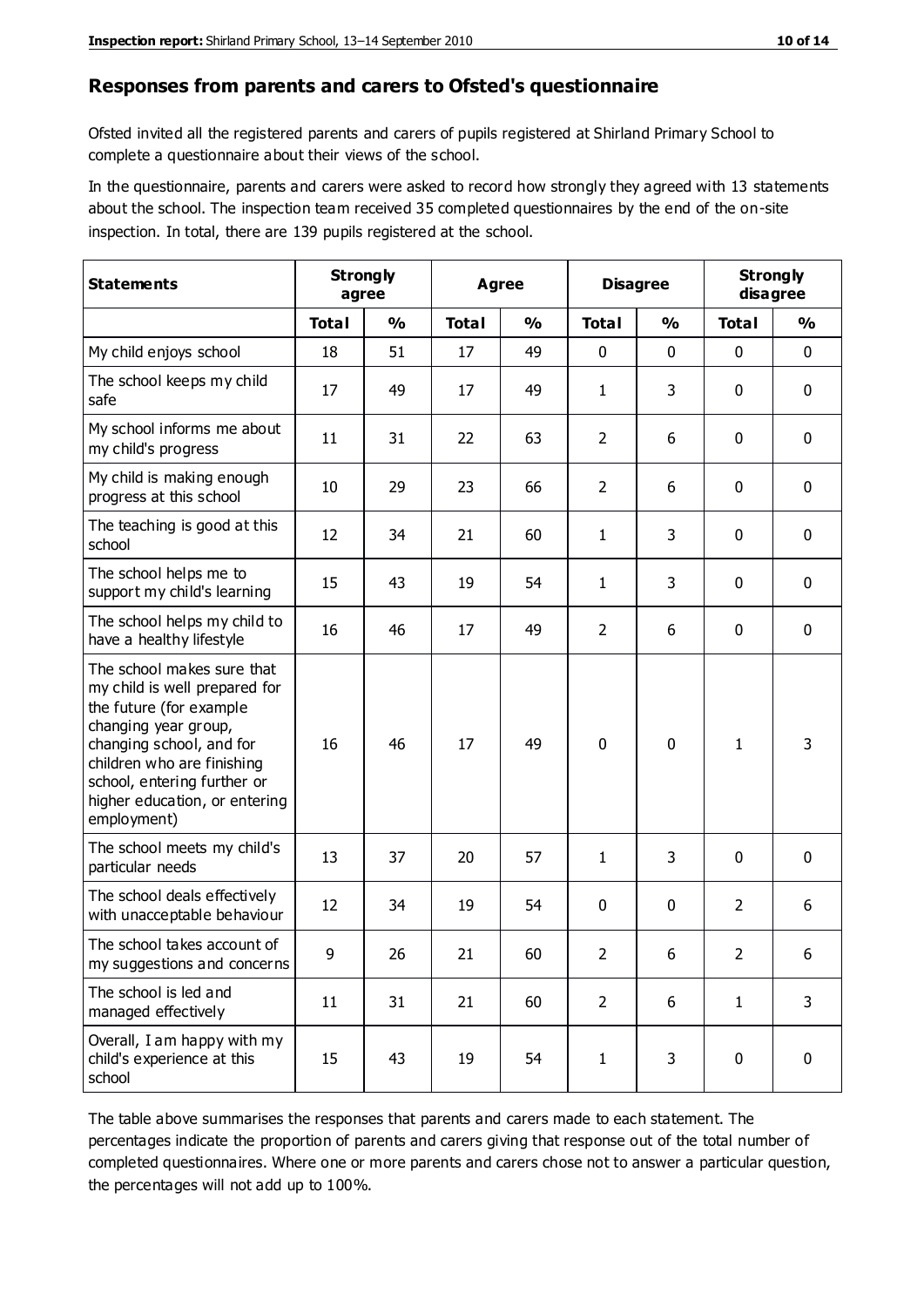# **Glossary**

| Grade   | <b>Judgement</b> | <b>Description</b>                                                                                                                                                                                                            |
|---------|------------------|-------------------------------------------------------------------------------------------------------------------------------------------------------------------------------------------------------------------------------|
| Grade 1 | Outstanding      | These features are highly effective. An outstanding school<br>provides exceptionally well for all its pupils' needs.                                                                                                          |
| Grade 2 | Good             | These are very positive features of a school. A school that<br>is good is serving its pupils well.                                                                                                                            |
| Grade 3 | Satisfactory     | These features are of reasonable quality. A satisfactory<br>school is providing adequately for its pupils.                                                                                                                    |
| Grade 4 | Inadequate       | These features are not of an acceptable standard. An<br>inadequate school needs to make significant improvement<br>in order to meet the needs of its pupils. Ofsted inspectors<br>will make further visits until it improves. |

### **What inspection judgements mean**

### **Overall effectiveness of schools**

|                       | Overall effectiveness judgement (percentage of schools) |      |                     |                   |
|-----------------------|---------------------------------------------------------|------|---------------------|-------------------|
| <b>Type of school</b> | <b>Outstanding</b>                                      | Good | <b>Satisfactory</b> | <b>Inadequate</b> |
| Nursery schools       | 58                                                      | 36   | 4                   | 2                 |
| Primary schools       | 8                                                       | 43   | 40                  | 9                 |
| Secondary schools     | 10                                                      | 35   | 42                  | 13                |
| Sixth forms           | 13                                                      | 39   | 45                  | 3                 |
| Special schools       | 33                                                      | 42   | 20                  | 4                 |
| Pupil referral units  | 18                                                      | 40   | 29                  | 12                |
| All schools           | 11                                                      | 42   | 38                  | 9                 |

New school inspection arrangements were introduced on 1 September 2009. This means that inspectors now make some additional judgements that were not made previously.

The data in the table above are for the period 1 September 2009 to 31 March 2010 and are the most recently published data available (see **[www.ofsted.gov.uk](http://www.ofsted.gov.uk/)**). Please note that the sample of schools inspected during the autumn and spring terms 2009/10 was not representative of all schools nationally, as weaker schools are inspected more frequently than good or outstanding schools.

Percentages are rounded and do not always add exactly to 100. Secondary school figures include those that have sixth forms, and sixth form figures include only the data specifically for sixth form inspection judgements.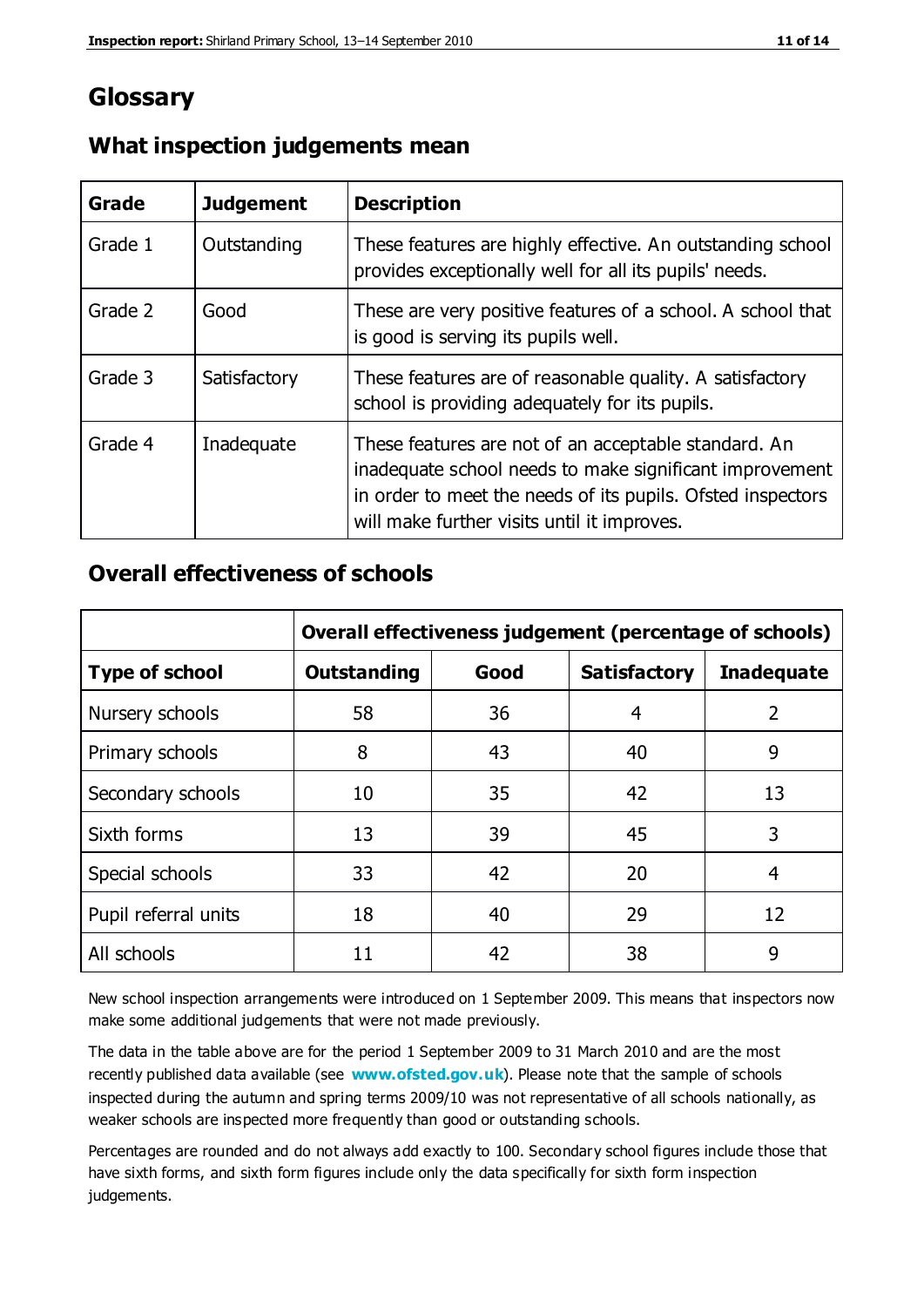# **Common terminology used by inspectors**

| Achievement:                  | the progress and success of a pupil in their learning,<br>development or training.                                                                                                                                                          |  |  |
|-------------------------------|---------------------------------------------------------------------------------------------------------------------------------------------------------------------------------------------------------------------------------------------|--|--|
| Attainment:                   | the standard of the pupils' work shown by test and<br>examination results and in lessons.                                                                                                                                                   |  |  |
| Capacity to improve:          | the proven ability of the school to continue<br>improving. Inspectors base this judgement on what<br>the school has accomplished so far and on the quality<br>of its systems to maintain improvement.                                       |  |  |
| Leadership and management:    | the contribution of all the staff with responsibilities,<br>not just the headteacher, to identifying priorities,<br>directing and motivating staff and running the school.                                                                  |  |  |
| Learning:                     | how well pupils acquire knowledge, develop their<br>understanding, learn and practise skills and are<br>developing their competence as learners.                                                                                            |  |  |
| <b>Overall effectiveness:</b> | inspectors form a judgement on a school's overall<br>effectiveness based on the findings from their<br>inspection of the school. The following judgements,<br>in particular, influence what the overall effectiveness<br>judgement will be. |  |  |
|                               | The school's capacity for sustained<br>improvement.                                                                                                                                                                                         |  |  |
|                               | Outcomes for individuals and groups of pupils.                                                                                                                                                                                              |  |  |
|                               | The quality of teaching.                                                                                                                                                                                                                    |  |  |
|                               | The extent to which the curriculum meets<br>pupils' needs, including, where relevant,<br>through partnerships.                                                                                                                              |  |  |
|                               | The effectiveness of care, guidance and<br>support.                                                                                                                                                                                         |  |  |
| Progress:                     | the rate at which pupils are learning in lessons and<br>over longer periods of time. It is often measured by<br>comparing the pupils' attainment at the end of a key                                                                        |  |  |

stage with their attainment when they started.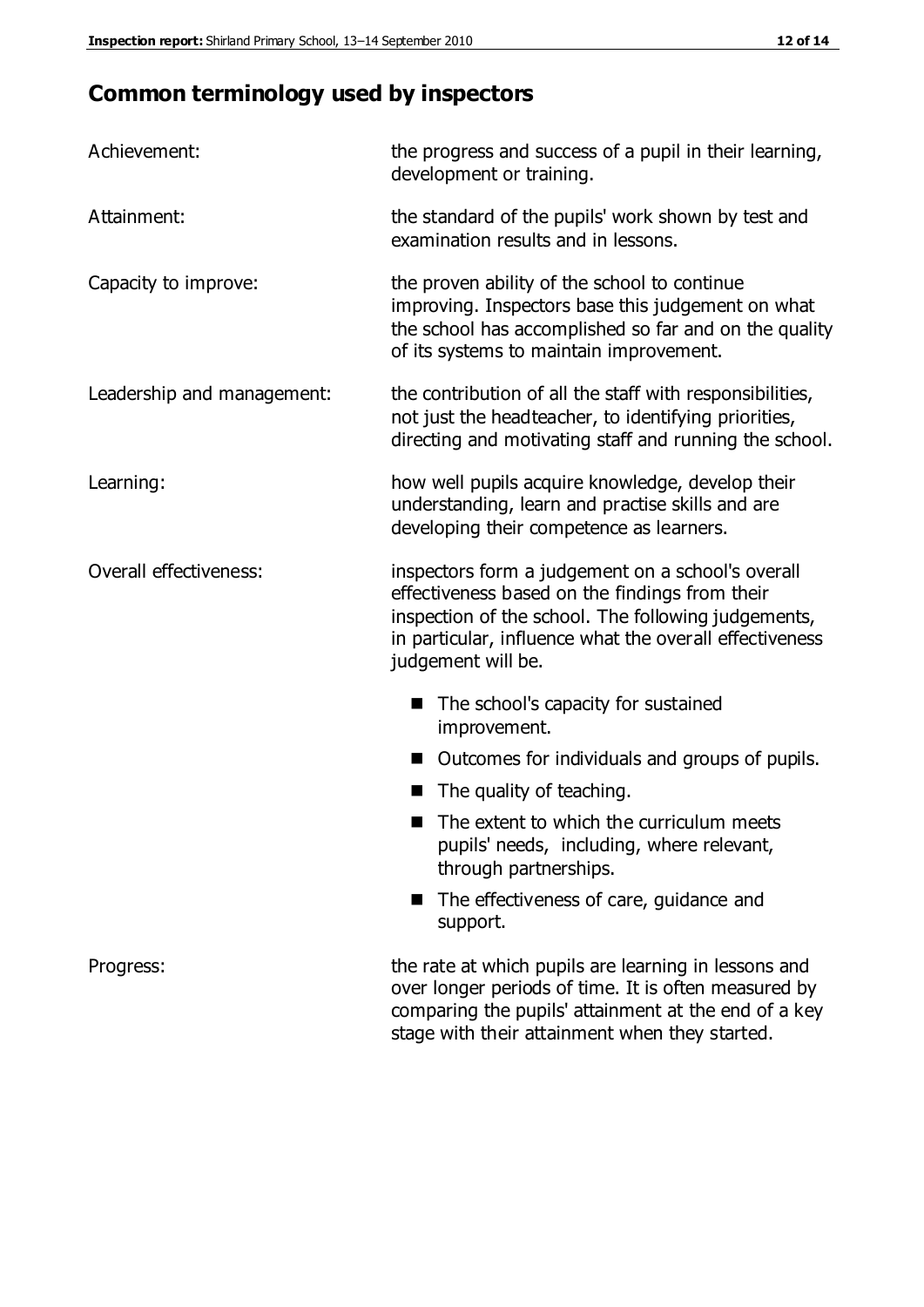#### **This letter is provided for the school, parents and carers to share with their children. It describes Ofsted's main findings from the inspection of their school.**

15 September 2010

#### Dear Pupils

#### **Inspection of Shirland Primary School, Alfreton, DE55 6BN**

Thank you all for the warm welcome you gave to us when we visited your school recently. We enjoyed meeting and talking to you. Your school is a satisfactory school which is improving quickly. It has many good or better features and you are right to be proud of it, although there are some things that it can still do even better.

You behave well around the school and in your lessons and you look after each other very well. You are really good working in groups and helping each other to learn and you readily help your classmates when they find things difficult. Some of you are now making good progress, although too many of you are still making only satisfactory progress. By the time you leave at the end of Year 6, your attainment is similar to that in most other schools. Your teachers and teaching assistants take exceptionally good care of you. They make sure that everyone feels safe and secure and they help you to feel good about yourselves. They also give you a lot of advice about how you can improve your work. However, this advice could be better in mathematics. Your headteacher and all your other teachers know exactly how to make sure that your school continues to get even better.

To help them to do this, I have asked your school to do the following:

- $\blacksquare$  make sure that all teaching is at least good by matching the work that you do in mathematics so that it really makes you think and work even harder
- **P** provide you with even more help on how to improve your work in mathematics by making written comments for improvement in your books
- make sure that your governing body, which helps your headteacher to lead the school, is fully involved in ensuring that your school continues to improve.

I know that you will help staff by always working hard and aiming really high.

Yours sincerely

Mary Hinds Lead inspector